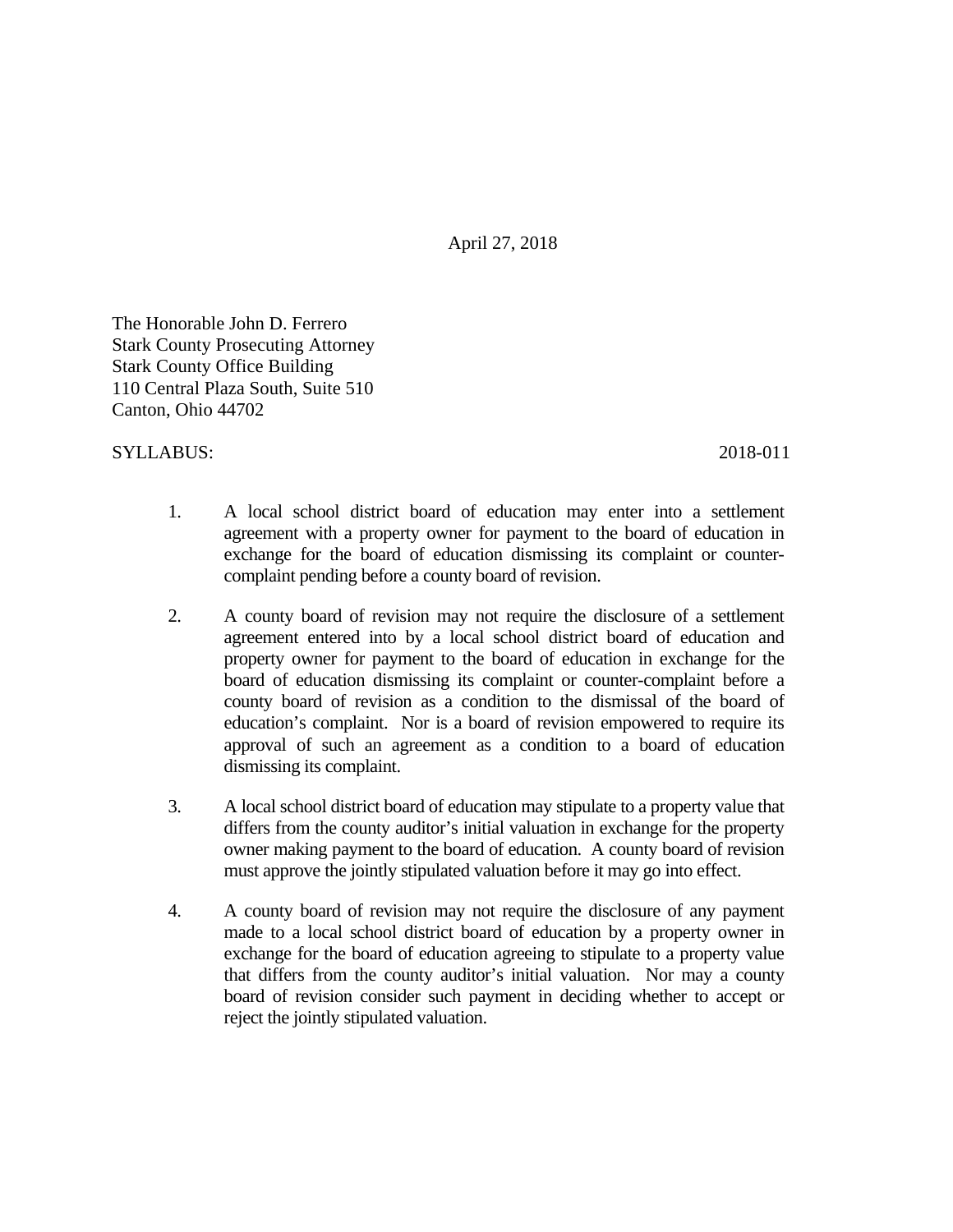

Opinions Section Office 614-752-6417 Fax 614-466-0013

30 East Broad Street, 15th Floor Columbus, Ohio 43215 www.OhioAttorneyGeneral.gov

April 27, 2018

OPINION NO. 2018-011

The Honorable John D. Ferrero Stark County Prosecuting Attorney Stark County Office Building 110 Central Plaza South, Suite 510 Canton, Ohio 44702

Dear Prosecutor Ferrero:

You have requested an opinion regarding the authority of a local school district board of education ("board of education") to enter into a settlement agreement, or other payment arrangement, with a property owner after the board of education has filed a complaint with a county board of revision. You have also asked about the authority of a county board of revision to require disclosure of the settlement agreement or payment arrangement. In answering your questions, it will first be helpful to provide background information about proceedings before a county board of revision and then to explain the two factual situations that give rise to your questions.

### **Background: Proceedings before a County Board of Revision**

 appropriate tax year.1 *See* R.C. 5713.01(B); R.C. 5713.03; R.C. 5715.34; *see also* R.C. 319.28. The A county board of revision is a creature of statute, with only those powers expressly granted to it by statute, or necessarily implied thereby. *Cincinnati School Dist. Bd. of Edn. v. Hamilton Cty. Bd. of Revision*, 87 Ohio St. 3d 363, 367, 721 N.E.2d 40 (2000); 1990 Op. Att'y Gen. No. 90-028, at 2 107. A board of revision is composed of the county auditor, county treasurer, and a member of the board of county commissioners. R.C. 5715.02. In each county, the county auditor serves as the chief assessing officer for the valuation and taxation of real property within the county, R.C. 5715.01(B), and as the secretary of the board of revision, R.C. 5715.09. *See generally* 1990 Op. Att'y Gen. No. 90-028, at 2-105 to 2-106. At least once every six years, the auditor determines the true and taxable values of each lot or parcel of real estate, as well as the improvements on each lot, and places the taxable values of each lot on the auditor's tax list and the county treasurer's duplicate list for the

<sup>&</sup>lt;sup>1</sup> The "true value" of a parcel of real property is the parcel's fair market value or the price at which the property changed hands in an arm's-length transaction. *See* 16B Ohio Admin. Code 5703-25-05(A); R.C. 5713.03. The "taxable value" of a parcel of real property is a percentage of the parcel's true value, established by rule of the Tax Commissioner, not to exceed thirty-five percent. *See* R.C. 5715.01(B); *see also* 16B Ohio Admin. Code 5703-25-05(B) (establishing the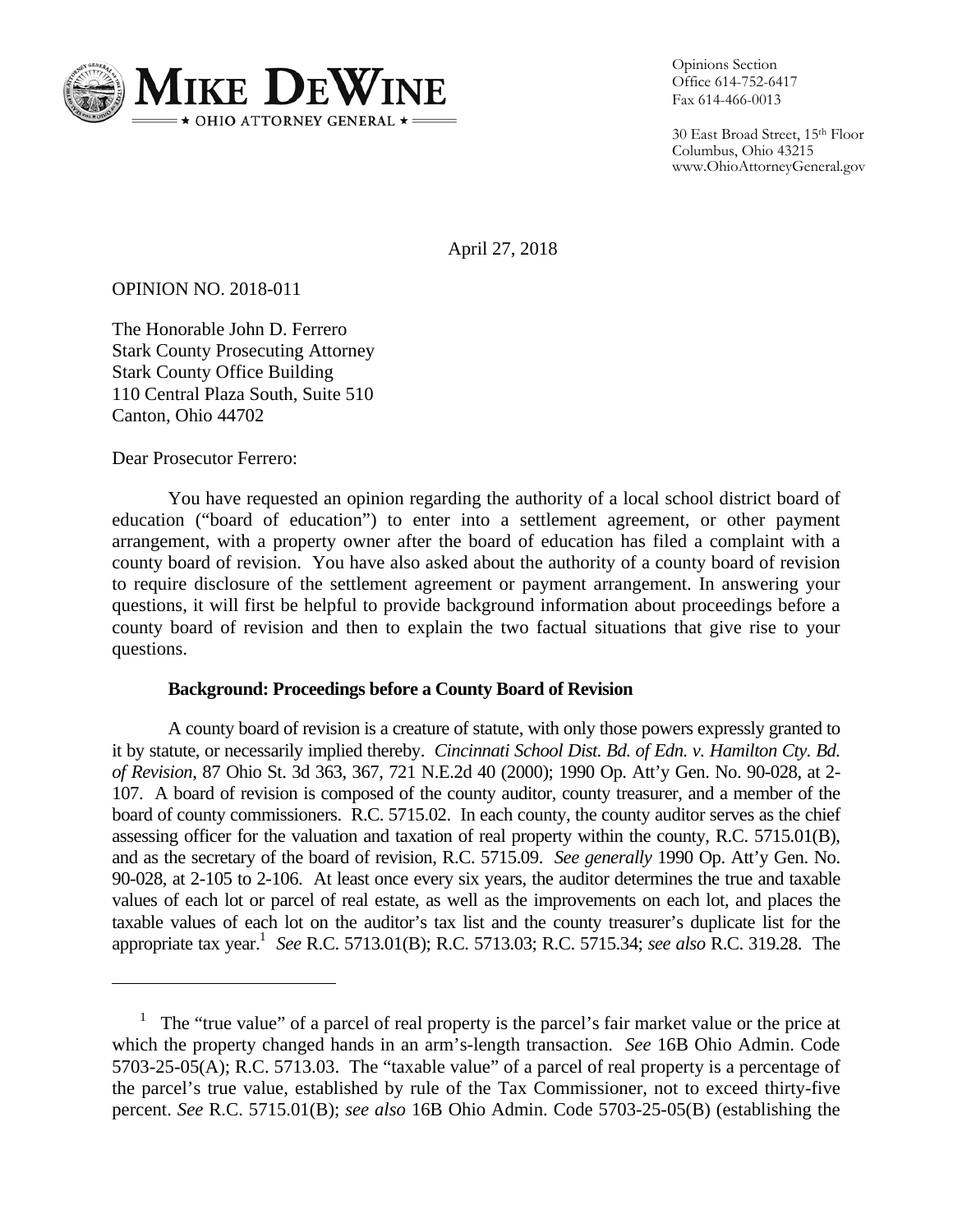county auditor acts under the direction and supervision of the Tax Commissioner. R.C. 5715.01(B); *see also* R.C. 5713.01(B) ("[t]he auditor shall assess all the real estate situated in the county at its taxable value in accordance with [R.C. 5713.03, R.C. 5713.31, and R.C. 5715.01] and with the rules and methods applicable to the auditor's county adopted, prescribed, and promulgated by the tax commissioner").

A property owner or board of education, among others, may file a complaint challenging the auditor's valuation of particular parcels of property. R.C. 5715.19(A)(1). A complaint shall be filed with the county auditor no later than the thirty-first day of March following the tax year in question or the final date of collection for the first half of real and public utility property taxes for the current tax year, whichever is later. *Id.* The county auditor then presents all complaints filed with the auditor's office to the county board of revision. *Id.* The board of revision shall hear and render its decision on the complaint within ninety days of its filing, or within ninety days of the filing of a properly submitted counter-complaint under R.C.  $5715.19(B)$ . R.C.  $5715.19(C)$ .

Following the hearing, a board of revision may increase or decrease any valuation set by the county auditor that is the subject of a complaint, or the board may order a reassessment of the property's valuation. *See* R.C. 5715.11. The decision of a board of revision to increase or decrease a parcel's valuation should be supported by sufficient competent and probative evidence. *See Columbus City School Dist. Bd. of Edn. v. Franklin Cty. Bd. of Revision*, 90 Ohio St. 3d 564, 566-567, 740 N.E.2d 276 (2001); *see also Myers v. Keith*, 2d Dist. No. 22826, 2009-Ohio-3435, 2009 Ohio App. LEXIS 2954, at ¶ 18. A board of revision is required to give notice and an opportunity to be heard to an affected property owner before the board may increase the valuation of the owner's property. R.C. 5715.12. After making its decision, a board of revision certifies its action to the county

current taxable value at thirty-five percent of the true value of each parcel of real property and the improvements thereon). For the purpose of this opinion, when we refer to the valuation of a parcel of real property, we are referring to the parcel's true (fair market) value, unless otherwise noted.

<sup>2</sup> In this opinion, we use the term "counter-complaint" to refer to a complaint that is filed under R.C. 5715.19(B) in response to a complaint filed under R.C. 5715.19(A). *See C.I.A. Properties v. Cuyahoga Cty. Auditor*, 89 Ohio St. 3d 363, 365, 731 N.E.2d 680 (2000). "[T]he purpose of the counter-complaint is to support or object to the amount of the alleged overvaluation, undervaluation, discriminatory valuation, illegal valuation, or incorrect determination stated in a *previously filed complaint* or objecting to the current valuation." *Id.* at 365-366 (emphasis in original) (citation omitted). "The sole function of the counter-complaint, therefore, is to address the issues raised in a complaint filed pursuant to R.C. 5715.19(A)." *Id.* at 366. "Viewed in this manner, the counter-complaint serves as the functional equivalent of an answer to a civil complaint." *Id.* However, a counter-complaint will independently create jurisdiction in a county board of revision as long as the original complaint filed under R.C. 5715.19(A) is jurisdictionally sufficient. *See Hilliard City School Bd. of Edn. v. Franklin Cty. Bd. of Revision*, BTA No. 2016-156, 2016 Ohio Tax LEXIS 2698, at \*8 (Dec. 13, 2016).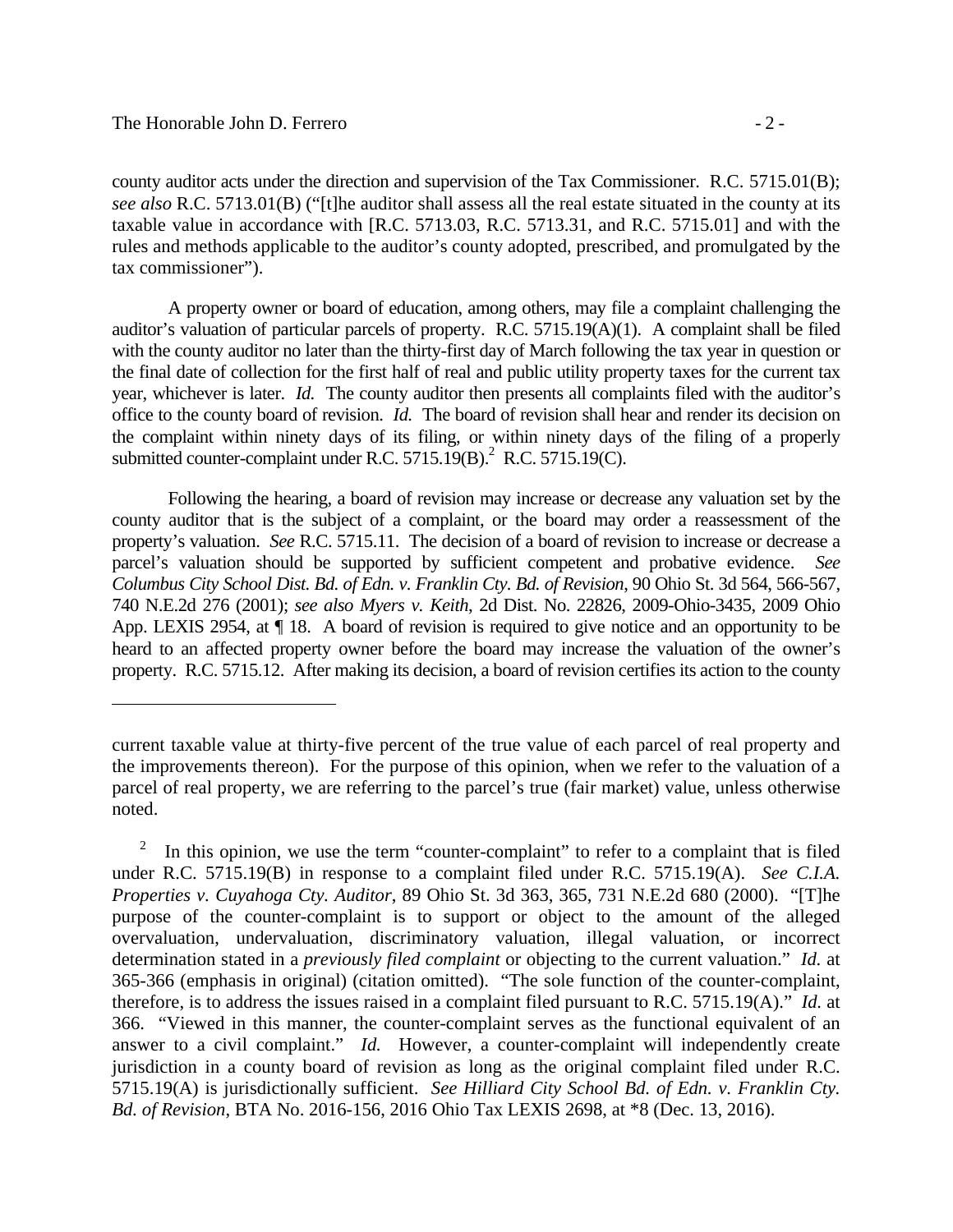auditor so that the county auditor may make the necessary corrections to the tax list and duplicate list. R.C. 5715.14. A board of revision also certifies its decision, by certified mail, to the property owner whose property is the subject of the complaint and to the complainant. *See* R.C. 5715.20(A).

 decision may be appealed directly to that court. *See* R.C. 5717.04. A decision of a common pleas A property owner or other person may appeal the decision of a board of revision to the Board of Tax Appeals. R.C. 5717.01. A property owner has the additional option to appeal a board of revision decision to the court of common pleas of the county in which the board of revision sits, as an alternative to appealing to the Board of Tax Appeals. R.C. 5717.05. The time to appeal a board of revision's decision to the Board of Tax Appeals or common pleas court begins to run with the mailing of the notice of the board of revision's decision. R.C. 5715.20(A). The Board of Tax Appeals and court of common pleas may consider additional evidence to determine the taxable value of the property whose valuation was complained of before the board of revision. *See* R.C. 5717.01; R.C. 5717.05. A decision of the Board of Tax Appeals may be appealed to the appropriate court of appeals. If the appeal "involves a substantial constitutional question or a question of great general or public interest" and the Ohio Supreme Court approves a petition to transfer jurisdiction, the court may be appealed as other cases are ordinarily appealed. R.C. 5717.05. Authority to establish real property value for taxation purposes that differs from a county auditor's initial valuation, therefore, is vested in county boards of revision, the Board of Tax Appeals, courts of common pleas, courts of appeals, and the Ohio Supreme Court.

### **Two Situations: Dismissal (***Situation 1***) and Stipulation (***Situation 2***)**

In your letter, you draw our attention to two situations that may occur when a complaint is pending before a county board of revision.

In the first situation, a county auditor values a parcel of property at \$400,000 for a particular tax year. A board of education, believing the valuation of the property to be too low, files a complaint with the county board of revision to increase the valuation to \$550,000. The property owner receives notice of the complaint, and, believing the property valuation to be too high, files a counter-complaint to decrease the valuation to \$350,000. After negotiations, the board of education and property owner reach a settlement agreement. The board of education agrees to dismiss its complaint pending before the board of revision in exchange for a one-time payment of \$5,000 to the board of education. The property owner pays the board of education \$5,000 in exchange for the board of education dismissing its complaint. The initial property valuation of \$400,000 set by the county auditor remains in place.

You ask two questions about this first example:

1. May a board of education agree to dismiss its complaint before a county board of revision in exchange for payment<sup>3</sup> from the property owner?

In your letter, you raise the possibility of a board of education receiving "direct or indirect" payments from a property owner. After further conversations with your office, it was 3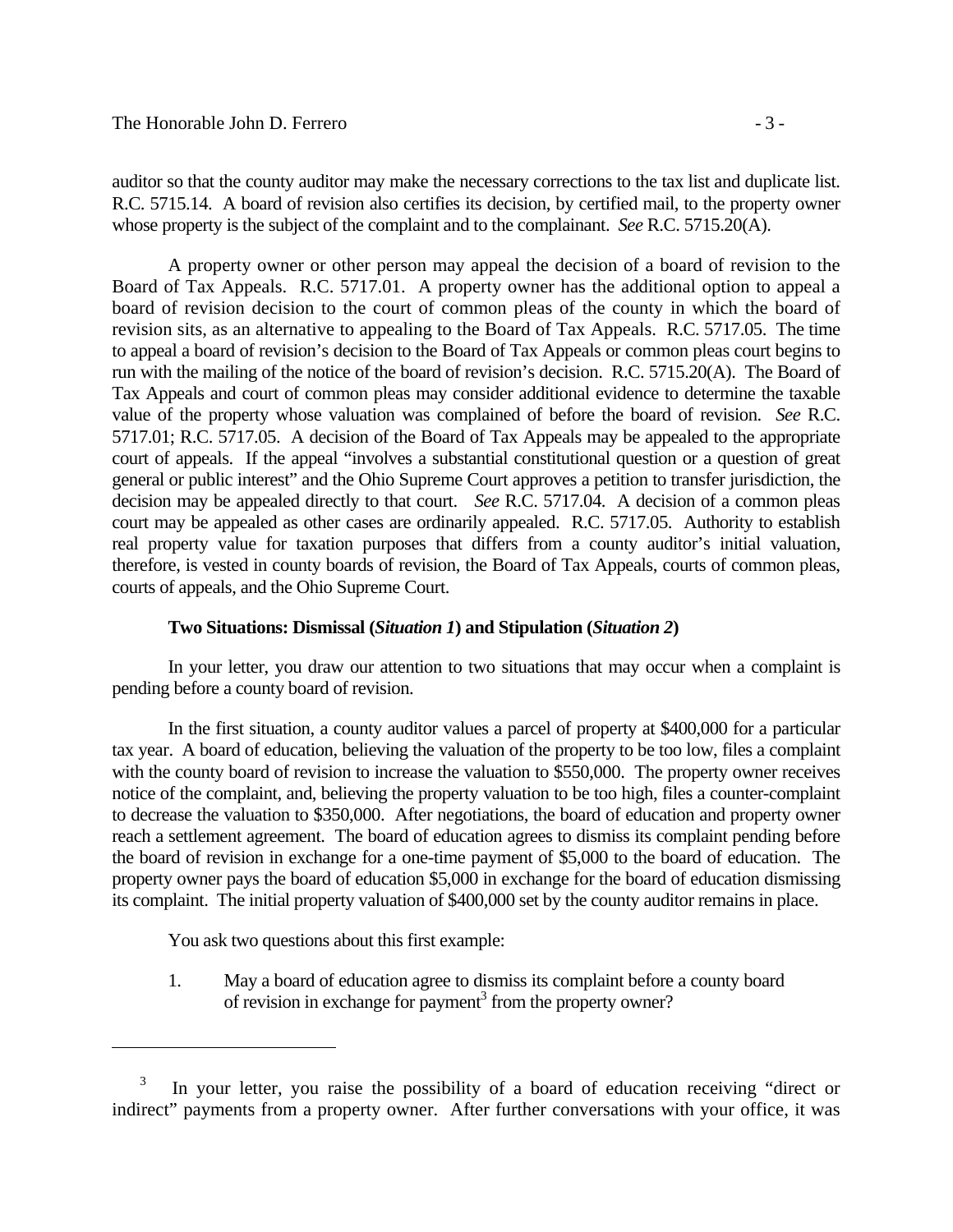2. May a county board of revision require the disclosure, or the board of revision's approval, of a settlement agreement in which a board of education agrees to dismiss its complaint pending before the county board of revision in exchange for payment from the property owner?

In the second situation,<sup>4</sup> a county auditor values a parcel of real property at \$400,000 for a particular tax year. The board of education, believing the valuation to be too low, files a complaint with the county board of revision to increase the property valuation to \$550,000. The property owner receives notice of the complaint, and, believing the property valuation to be too high, files a countercomplaint to decrease the valuation to \$350,000. After negotiations, the board of education and property owner reach an understanding. The board of education agrees to stipulate to a property value of \$450,000, which is in between the value that the board of education sought (\$550,000) and the value the property owner sought (\$350,000), and higher than the county auditor's initial valuation (\$400,000). In exchange for this stipulation, the board of education agrees to accept a payment of \$2,500 from the property owner, provided the board of revision approves the joint stipulation. Once the board of revision approves the joint stipulation of value, the property valuation will increase from \$400,000 to \$450,000, and the property owner will pay \$2,500 to the board of education.

You ask two questions about the second situation:

- provided the county board of revision accepts the jointly stipulated value? 1. May a board of education and property owner enter into an agreement in which the board of education and property owner jointly stipulate to a property value that differs from the county auditor's initial valuation, on the condition that the property owner will make a payment to the board of education,
- 2. May a county board of revision require the disclosure of any payment that a property owner has agreed to make to a board of education in exchange for the board of education stipulating to a property value that differs from the county

explained that a "direct payment" is a monetary or non-monetary gift made to a board of education by a property owner. An example of a direct payment is a check written to a board of education. An "indirect payment" is a monetary or non-monetary gift made to a board of education through an intermediary. An example of an indirect payment is a corporate property owner establishing a charity organized under 26 U.S.C.A. § 501(c)(3) (West 2011 & Supp. 2017) whose funds are dedicated solely to the benefit of the board of education. For the purpose of this opinion, it is immaterial whether a board of education receives "direct" or "indirect" payments from a property owner. Consequently, throughout this opinion, we will use the term "payment" to encompass both kinds of payments.

In either situation, it is immaterial to the conclusions reached in this opinion whether a board of education files a complaint under R.C. 5715.19(A) or a counter-complaint under R.C. 5715.19(B). 4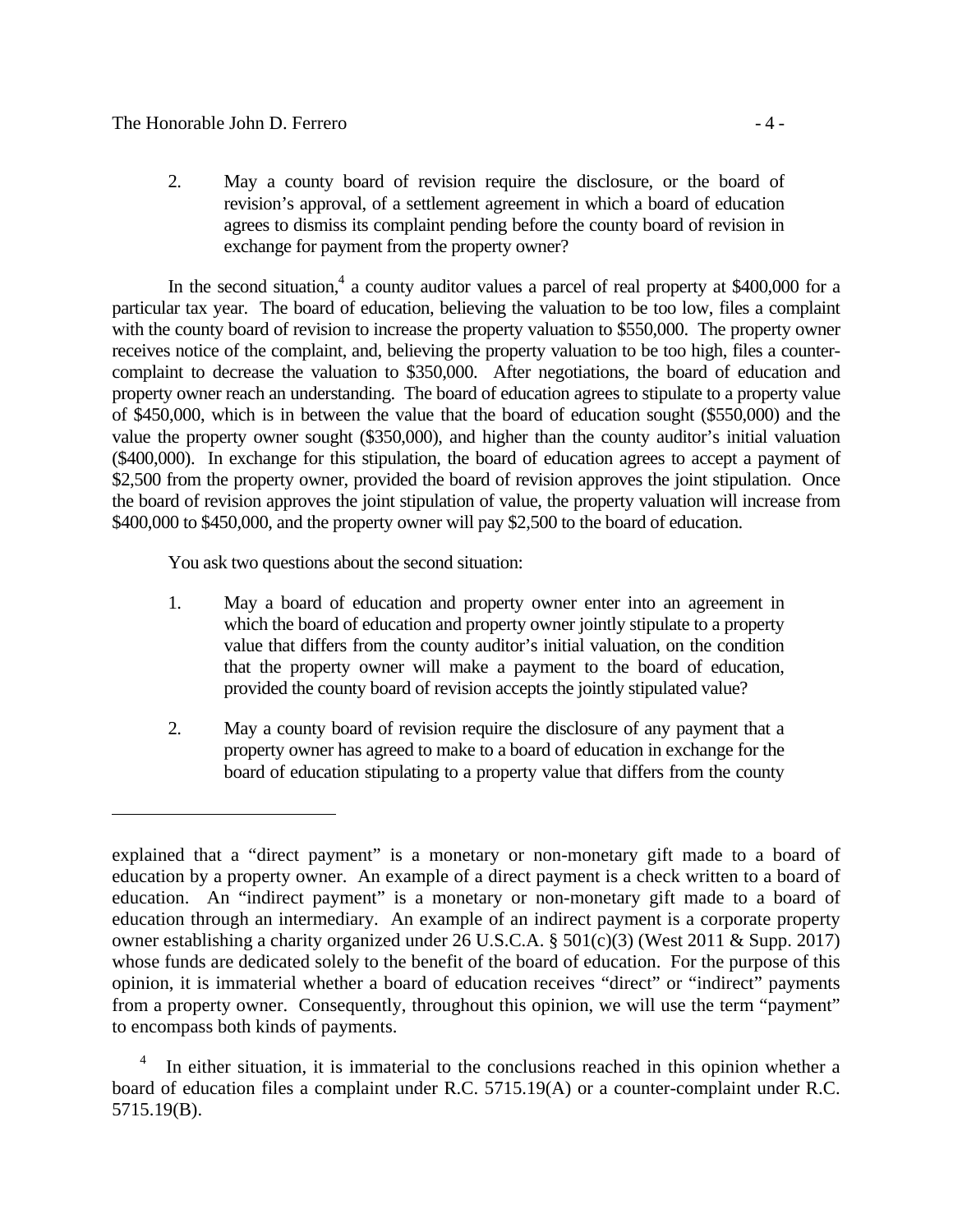auditor's initial valuation, prior to the board of revision accepting or rejecting the stipulated property value?

 each scenario and its respective questions in turn. The above scenarios present related, but distinct, legal issues. Accordingly, we will address

## *First Situation—Question One***: Dismissal of Complaint in Exchange for Payment to Board of Education**

Your first question asks whether a board of education may agree to dismiss its complaint pending before a county board of revision in exchange for accepting payment from a property owner whose property is the subject of the complaint.

A board of education, like a county board of revision, is a creature of statute and has only those powers expressly granted to it, or necessarily implied, by law. *See Wolf v. Cuyahoga Falls City School Dist. Bd. of Edn.*, 52 Ohio St. 3d 222, 223, 556 N.E.2d 511 (1990); 2014 Op. Att'y Gen. No. 2014-016, at 2-133. Management and control of a school district are vested in a board of education. R.C. 3313.47. A board of education is a "body politic and corporate" and has the express authority to sue and be sued. R.C. 3313.17.

A board of education also has the express power to file a complaint with the appropriate county board of revision to challenge the valuation of any parcel of real property that appears on the tax list for the current tax year when the school district has any territory in the county, *see* R.C. 5715.19(A)(1), and whatever powers that are granted to it by virtue of its status as a complainant. A complainant before a county board of revision has the power to voluntarily dismiss a complaint at any time prior to the hearing, as long as the dismissal does not prejudice the rights of other parties to the proceeding. *See May Dept. Stores Co. v. Bd. of Revision of Cuyahoga Cty.*, 49 Ohio St. 2d 183, 188, 360 N.E.2d 697 (1977). The Ohio Supreme Court has stated that, absent a statute or rule governing the dismissal of a complaint before a county board of revision, the prevailing rules of civil procedure shall apply. *See id.* at 185-186. The court explained the applicable rule, noting that

[t]he procedure generally to be followed by the courts of this state in the exercise of civil jurisdiction is that an action may be dismissed by the plaintiff without order of court by filing a notice of dismissal at any time prior to trial, unless a counterclaim which cannot remain pending for independent adjudication by the court has been served by the defendant.

*Id.* at 186 (citing Ohio R. Civ. P. 41(A)(1)(a)). Other courts have adopted the reasoning of *May Dept. Stores*. *See Stark v. Bd. of Revision of Cuyahoga County*, No. 39258, 1980 Ohio App. LEXIS 13687, at \*11 (Cuyahoga County Jan. 4, 1980) ("May Dept. Stores v. Bd. of Revision … determined that the standards of Ohio Civ. R. 41 should apply in the dismiss[al] of actions before administrative agencies"); *see also Ganley v. Mazda Motor of Am., Inc.*, 367 F. App'x 616, at 624 (6th Cir. 2010) ("[i]n *May Department Stores*, the Ohio Supreme Court noted the absence of an applicable statute or administrative rule and turned 'to the practice and rules of courts' – and, in particular, Ohio Rule of Civil Procedure  $41(A)$  – to reach its holding that a petitioner had the absolute right to voluntarily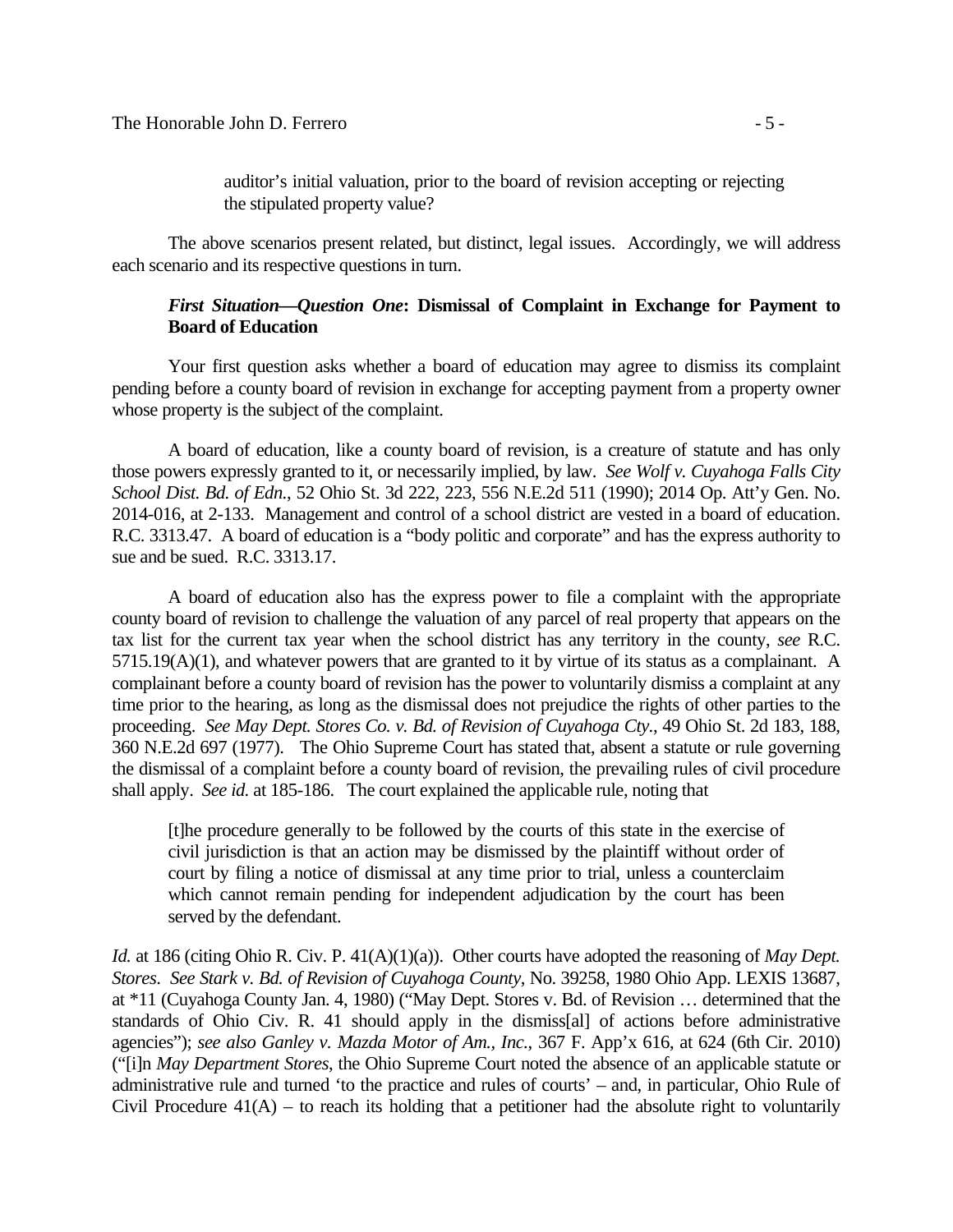#### The Honorable John D. Ferrero

Ohio Revised Code or Administrative Code dealing with the [Ohio Motor Vehicle Dealers Board]. dismiss without prejudice his proceeding before a county tax board. The [Ohio Motor Vehicle Dealers Act] says nothing about voluntary dismissals; nor, it appears, does any other section of the Thus, following *May Department Stores*, we apply the standard reflected in Ohio Rule of Civil Procedure 41(A) by default") (citing *May Dept. Stores*, *supra*). *Compare*, *e.g.*, *Meadows Dev., L.L.C. v. Champaign Cty. Bd. of Revision*, 124 Ohio St. 3d 349, 2010-Ohio-249, 922 N.E.2d 209, at ¶¶ 14-15 (where R.C. 5715.20 articulated the certification requirements for purposes of appealing a decision of a county board of revision, there was no reason to look to the Ohio Rules of Civil Procedure to discern the certification requirements because there was "no gap to fill").

Having reviewed the relevant express powers of a board of education, the question is whether dismissing a complaint pending before a county board of revision in exchange for payment from a property owner is a reasonable method of exercising the express powers of a board of education. When an official or board is given express authority or is commanded to perform a particular act by statute but is not given the manner in which to carry out that act, then the official or board has the authority to determine any reasonable manner or method for carrying out the authority or command. *See Jewett v. Valley Railway Co.*, 34 Ohio St. 601, at 608 (1878) ("[w]here authority is given to do a specified thing, but the precise mode of performing it is not prescribed, the presumption is that the legislature intended the party might perform it in a reasonable manner"); *see also State ex rel. Preston v. Ferguson*, 170 Ohio St. 450, 459, 166 N.E.2d 365 (1960) ("[w]here a statute clearly confers power to do a certain thing without placing any limitation as to the manner or means of doing it, and no statute can be found prescribing the exact mode of performing that duty or thing, the presumption is that it should be performed in a reasonable manner *not in conflict with any law of the state*") (emphasis in original). For example, where the General Assembly has granted a court the power to appoint or hire personnel and not imposed any limitation on such appointment or hiring, that court "may exercise its statutory powers to appoint and hire personnel … in any reasonable manner." *See*  1992 Op. Att'y Gen. No. 92-009, at 2-28.

By filing a complaint or counter-complaint with a county board of revision pursuant to R.C. 5715.19, a board of education engages in litigation before a quasi-judicial body. *Swetland Co. v. Evatt*, 139 Ohio St. 6, 22, 37 N.E.2d 601 (1941) (citation omitted); *see also Ginter v. Auglaize Cty. Bd. of Revision*, 143 Ohio St. 3d 340, 2015-Ohio-2571, 37 N.E.3d 1207, at ¶ 12; R.C. 3313.17 (a board of education has the express authority to sue and be sued). Implicit in the authority to engage in litigation, or to sue and be sued, is the power to make strategic and tactical decisions affecting the course of the litigation. Litigation decisions may include what facts should be stipulated to, when to make an objection at hearing or trial, which evidence to reply upon in proving a case, and which motions to file.

An important decision a party may make during litigation is when, or whether, to settle.<sup>5</sup> The power to settle is inherent in the power to sue and be sued. "[T]he power of a public body to settle

<sup>&</sup>lt;sup>5</sup> "Settlement" is defined as "[a]n agreement ending a dispute or lawsuit" and may also be referred to as a "settlement agreement." *See Black's Law Dictionary* 1582 (10th ed. 2014). *See*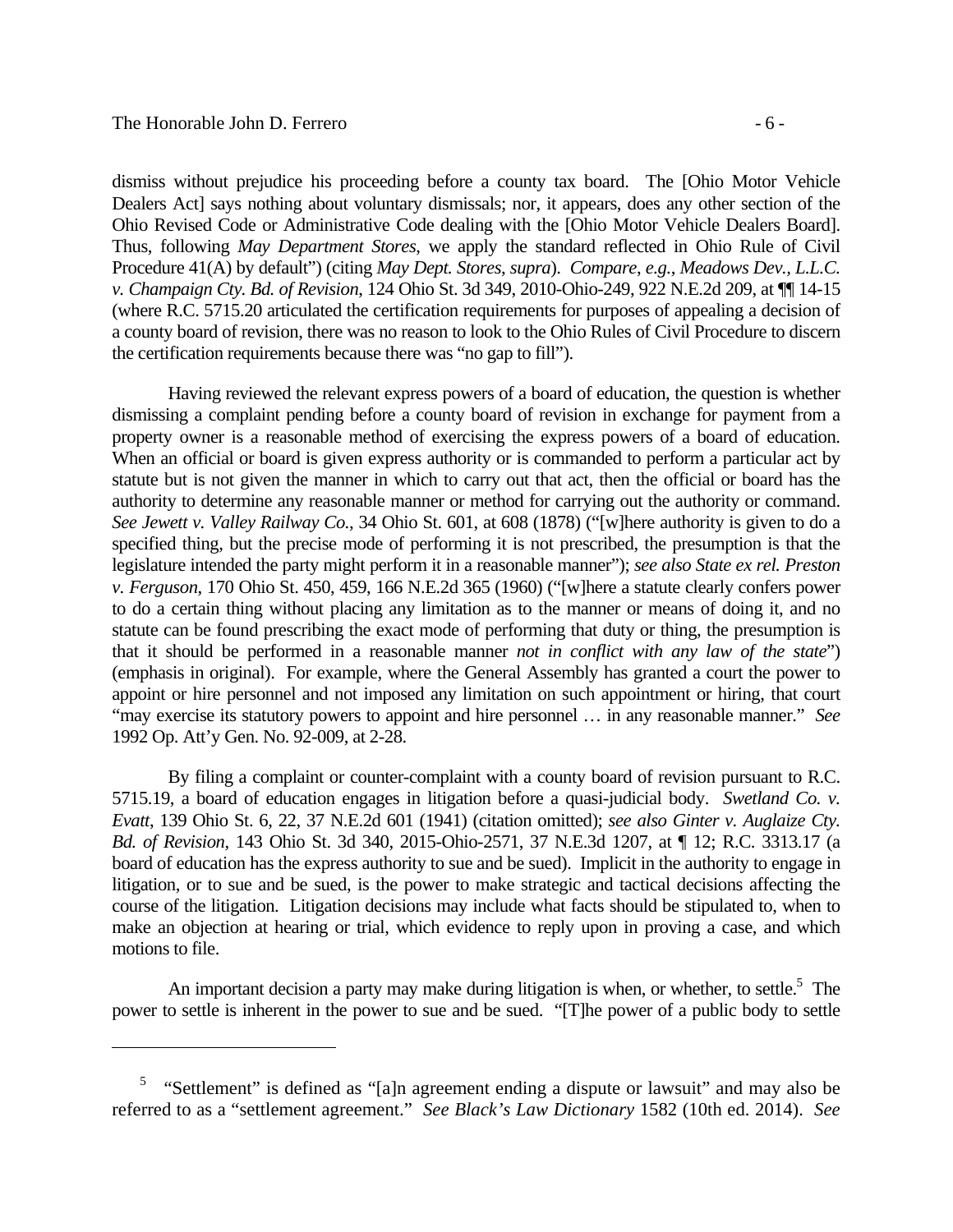litigation is incident to and implied from its power to sue and be sued." *Abramson v. Florida Psychological Assn.*, 634 So. 2d 610, 612 (Fla. 1994). *Accord Columbus Gas & Fuel Co. v. City of Columbus*, 42 F. Supp. 762, at 769 (S.D. Ohio 1941) ("[i]t is elementary that the mere fact that a municipal corporation may sue and be sued confers upon it also the power to compromise and settle both threatened and pending suits"); *Cleveland & Pittsburgh RR. Co. v. City of Cleveland*, 15 Ohio C.C. (N.S.) 193, at 210 (Cir. Ct. Cuyahoga County 1910) ("[t]he power to compromise and settle is doubtless inherent in all corporations as a corollary of the powers to sue and to [be] sued"). "[T]he power to compromise grows out of and is incident to the power to sue and be sued. This power embraces the power to finish litigation, decide how far it shall be carried, and when and in what manner it may end." *Oakman v. Eveleth*, 163 Minn. 100, 102, 203 N.W. 514 (1925). Moreover, Ohio public policy favors settlements of legal disputes between parties. *See Infinite Sec. Solutions, L.L.C. v. Karam Properties II*, 143 Ohio St. 3d 346, 2015-Ohio-1101, 37 N.E.3d 1211, at ¶ 16; *Fulmer v. Insura Property & Casualty Co.*, 94 Ohio St. 3d 85, 94, 760 N.E.2d 392 (2002). The authority to settle includes the discretion to establish the terms upon which a settlement is effected. *See Bd. of Supervisors v. Bowen*, 4 Lans. 24, at 31 (N.Y. Gen. Term 1871).

of education's express powers to sue and be sued under R.C. 3313.17.<sup>6</sup> Accordingly, we conclude that settlement is a reasonable method to carry out a board of education's express power to sue and be sued. A board of education may reasonably set the conditions or terms on which litigation is terminated. The authority to establish the terms upon which a board of education will dismiss its complaint is inherent in the board of education's express power to sue and be sued. In short, a board of education has the authority to settle litigation and to accept payment from a property owner in exchange for the board of education voluntarily dismissing its complaint or counter-complaint before a county board of revision as a reasonable exercise of the board

*also Infinite Sec. Solutions, L.L.C. v. Karam Properties II*, 143 Ohio St. 3d 346, 2015-Ohio-1101, 37 N.E.3d 1211, at ¶ 16 ("[a] settlement agreement is a contract designed to terminate a claim by preventing or ending litigation").

<sup>&</sup>lt;sup>6</sup> A party may voluntarily dismiss its complaint before a county board of revision so long as the dismissal does not prejudice the rights of other parties. *See May Dept. Stores Co. v. Bd. of Revision of Cuyahoga Cty.*, 49 Ohio St. 2d 183, 188, 360 N.E.2d 697 (1977). Whether a particular dismissal causes prejudice to another party before a county board of revision is a factual question beyond the scope of an Attorney General opinion. Presumably, however, if a board of education and property owner are the sole parties to a complaint before a board of revision and enter into a settlement agreement for payment to the board of education in exchange for the board of education's dismissal of its complaint, neither party will be prejudiced under these circumstances in light of the parties' mutually agreed-upon settlement.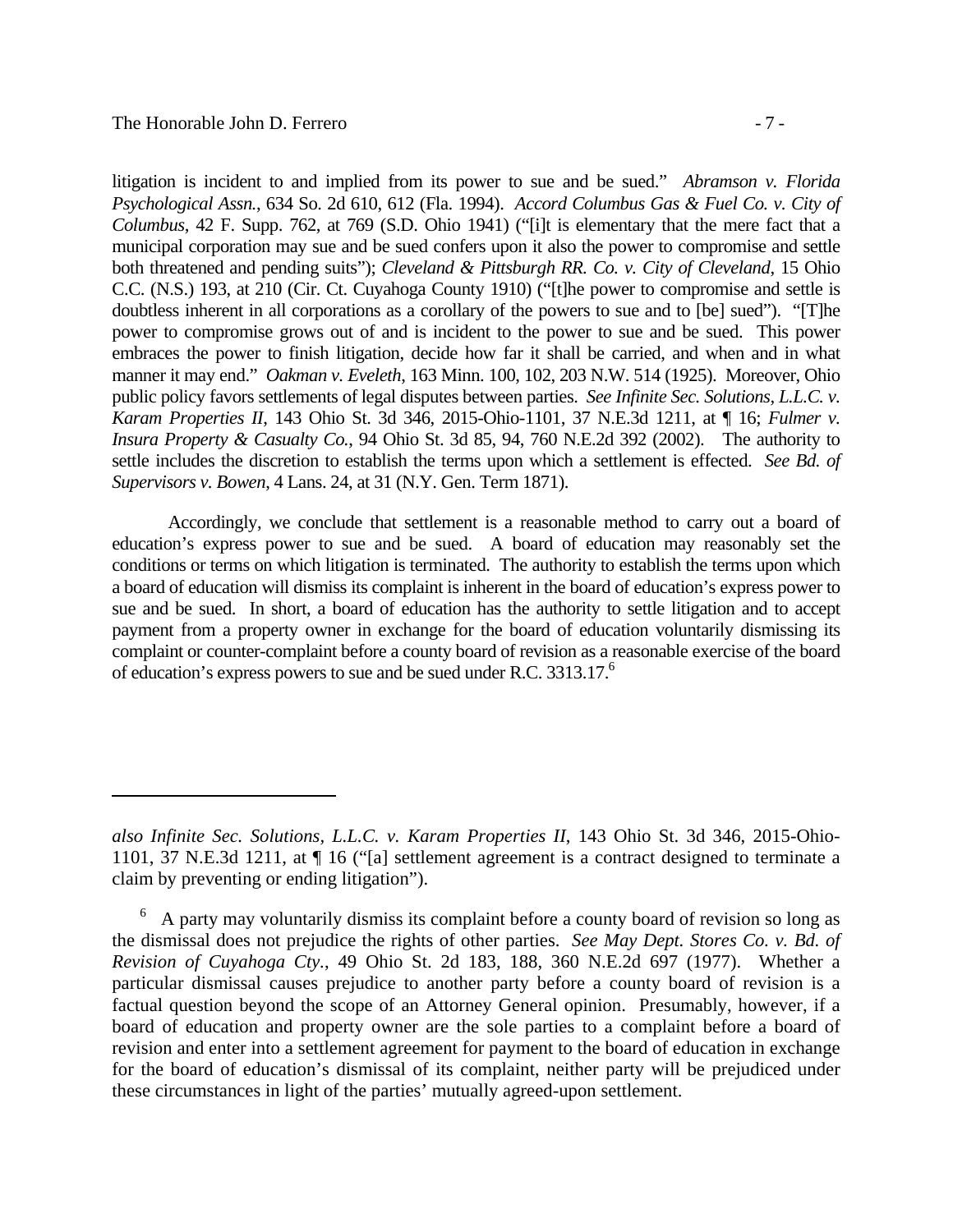## *First Situation—Question Two***: Disclosure of Settlement Agreement to Board of Revision or Approval of Settlement Agreement by Board of Revision as a Condition to Dismissing Complaint**

Your second question asks whether, if a board of education may enter into a settlement agreement with a property owner for payment to the board of education in exchange for the board of education dismissing a complaint or counter-complaint before a county board of revision, a county board of revision may require disclosure or the board of revision's approval of the agreement as a condition for the board of education to be able to dismiss its complaint.

In *May Dept. Stores*, the Ohio Supreme Court stated that "the power of a commission to refuse the dismissal of a proceeding on motion of the one instituting it could be no greater than the power which at that time might have been exercised in similar circumstances by judicial tribunals." *May Dept. Stores v. Bd. of Revision of Cuyahoga Cty.*, 49 Ohio St. 2d 183, 185-186, 360 N.E.2d 697 (1977) (citing *Jones v. Securities & Exchange Comm.*, 298 U.S. 1 (1936)). The court went on to favorably note the common law rule "that the right to dismiss is unqualified unless the dismissal would legally prejudice the defendants in some other way than by future litigation of the same kind." *Id.* (citing *Jones*, *supra*, at 21-22). A board of education's filing of a notice of dismissal with a county board of revision is sufficient to divest the board of revision of jurisdiction. *See Ganley v. Mazda Motor of Am., Inc.*, 367 F. App'x 616, at 624 (6th Cir. 2010).

A county board of revision, moreover, may not penalize a party for failing to provide requested documents, including a settlement agreement. "[A] board of revision has no authority to impose a sanction for a complainant's failure to submit additional information." *State ex rel. Firstenergy Corp. v. Lake Cty. Bd. of Revision*, 137 Ohio App. 3d 550, 555, 739 N.E.2d 359 (Lake County 2000). The Ohio Supreme Court has determined that "no statute or constitutional provision requires a complainant to provide additional information [to a county board of revision] beyond the filing of the complaint." *Kalmbach Wagner Swine Research Farm v. Bd. of Revision of Wyandot Cty.*, 81 Ohio St. 3d 319, 324, 691 N.E.2d 270 (1998). Thus, a party's failure or refusal to produce documents requested by a county board of revision is not a valid ground for the board of revision to dismiss a complaint. *Kohl's Ill., Inc. v. Marion Cty. Bd. of Revision*, 140 Ohio St. 3d 522, 2014-Ohio-4353, 20 N.E.3d 711, at ¶ 28 ("*Kalmbach Wagner* recognizes that the grounds for a [board of revision] to dismiss are, apart from jurisdictional defects, very limited. The court recognized that failure to prosecute can be a ground for dismissal … But failure to produce requested documents in *Kalmbach Wagner* itself was not a valid ground for dismissal").

A county board of revision has the authority to adopt administrative rules to manage the complaints that are filed with the board with respect to procedure before the board. Specifically, R.C.  $323.66(B)(1)$  states that

[a] county board of revision may adopt rules as are necessary to administer cases subject to its jurisdiction under Chapter 5715. or adjudicated under sections 323.65 to 323.79 of the Revised Code, as long as the rules are consistent with rules adopted by the tax commissioner under Chapter 5715. of the Revised Code.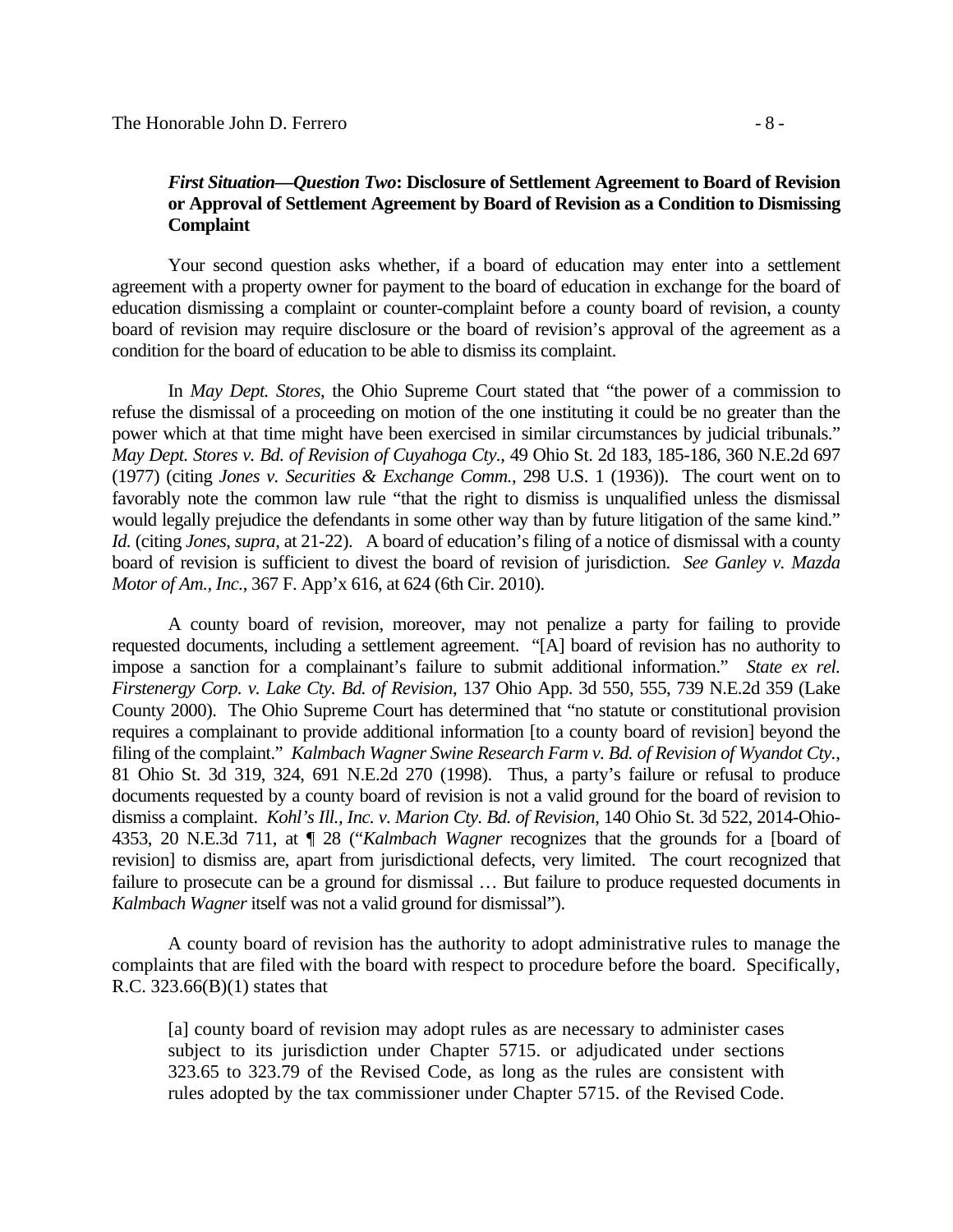*Rules adopted by a board shall be limited to rules relating to hearing procedure, the scheduling and location of proceedings, case management, and practice forms.* (Emphasis added.)

and board of education as a condition for a board of education's voluntary dismissal of its complaint. As a creature of statute, a county board of revision's authority to promulgate rules is limited to the areas granted to it by R.C. 323.66(B)(1). In light of the Ohio Supreme Court's holding in *Kalmbach Wagner* that a board of revision may not require a complainant to provide additional documents or information beyond the filing of a complaint, a board of revision is without authority to adopt a rule requiring the provision of any existing settlement agreement between a property owner Thus, unless the dismissal of a board of education's complaint would prejudice the rights of another party, and in the absence of a governing statute or regulation to the contrary, a county board of revision should grant the board of education's voluntary dismissal as a matter of course.

In sum, no statute or regulation gives a board of revision the authority to require disclosure of a settlement agreement for payment to a board of education in exchange for the board of education dismissing its complaint.<sup>7</sup> Nor does any statute or regulation grant a board of revision the authority to require the board of revision's approval of such an agreement as a condition for the board of education's dismissal of the complaint.<sup>8</sup> As discussed above, a board of education has the authority to

<sup>8</sup> The Board of Tax Appeals, the state board that hears appeals from county boards of revision, has adopted a rule that allows an appellant to dismiss an appeal under R.C. 5717.01, at any time prior to the hearing, without consent of the Board of Tax Appeals. The rule states:

<sup>7</sup> It should be noted that any settlement agreement entered into by a public entity is a public record pursuant to R.C. 149.43, even when the settlement agreement contains a confidentiality provision. *State ex rel. Findlay Publishing Co. v. Hancock Cty. Bd. of Commrs.*, 80 Ohio St. 3d 134, 136-137, 684 N.E.2d 1222 (1997) ("[a] public entity cannot enter into enforceable promises of confidentiality regarding public records"); *State ex rel. Sun Newspapers v. Westlake Bd. of Educ.*, 76 Ohio App. 3d 170, 601 N.E.2d 173 (Cuyahoga County 1991). Any settlement agreement entered into by a board of education is a public record subject to disclosure under R.C. 149.43. *State ex rel. Kinsley v. Berea Bd. of Educ.*, 64 Ohio App. 3d 659, 662, 582 N.E.2d 653 (Cuyahoga County 1990) ("[a]ny record that is kept by any governmental unit, including any school district unit, unless specifically exempted or prohibited from release by any state or federal law, must be made available for inspection to any member of the general public"). Moreover, "settlement agreements entered into by a governmental unit are public records and are not trial preparation records pursuant to R.C. 149.43(A)(4)." *Id.* at 663. Accordingly, any settlement agreement between a board of education and property owner made in exchange for the board of education dismissing its complaint before a county board of revision is a public record pursuant to R.C. 149.43.

The board may dismiss an appeal upon the filing of an appellant's voluntary dismissal at any time prior to the commencement of the hearing. After commencement of the hearing, a dismissal may be granted with the consent of all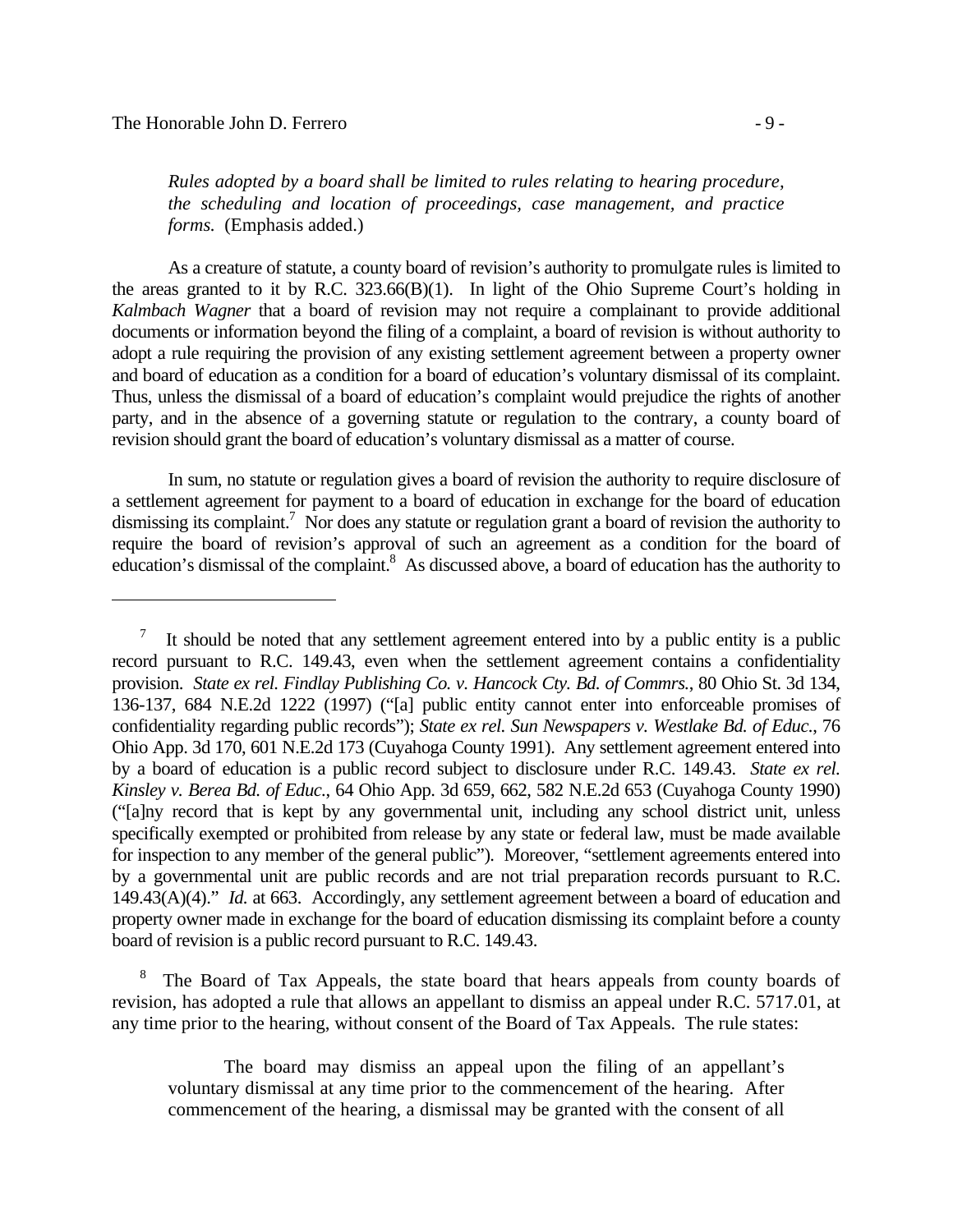enter into this kind of settlement agreement with a property owner. Accordingly, we conclude that a board of revision may not require disclosure or the board of revision's approval of a settlement agreement as a condition to a board of education's voluntary dismissal of its complaint.

# *Situation Two—Question One***: Arrangement for Stipulated Property Value in Exchange for Payment to Board of Education**

Regarding the second situation, you ask, first, whether a board of education may enter into an agreement with a property owner in which they jointly stipulate to a property value that differs from the county auditor's valuation on the condition that the property owner will make a payment to the board of education, provided the board of revision approves the stipulated value.

We conclude that, even as a board of education may agree to accept payment in exchange for dismissing a complaint pending before a board of revision, a board of education may also stipulate to a property value that differs from the county auditor's valuation in exchange for the owner paying the board of education. Specifically, a board of education may agree to accept payment from a property owner in exchange for stipulating to a particular property value as a reasonable way to carry out the board of education's express powers to sue and be sued. R.C. 3313.17. The power to sue and be sued includes the authority to stipulate, or agree, to various facts, evidence, and other issues that arise during the course of litigation. *See In re Appropriation for Highway Purposes*, 175 Ohio St. 277, 281, 194 N.E.2d 139 (1963) ("parties to litigation may, by their counsel, stipulate or agree to waive the constitutional guaranty of trial by jury and submit issues of fact to the court in proceedings brought by the state to acquire private property for public use"). Parties to a judicial proceeding may freely make stipulations regarding matters of facts, form, and procedure, and such stipulations are agreements that are binding on the parties to the stipulation without consideration. *See Black's Law Dictionary* 1641 (10th ed. 2014) (a "stipulation" is a "voluntary agreement between opposing parties concerning some relevant point"); *Arrington v. Florida*, 233 So. 2d 634, 636 (Fla. 1970) ("[a] stipulation is a voluntary agreement between opposing counsel concerning the disposition of some relevant point so as to obviate the need for proof or to narrow the range of litigable issues"); *see also* 1

of the parties and the approval of the board. The dismissal of an appeal is with prejudice.

<sup>16</sup>B Ohio Admin. Code 5717-1-18(A) (2017-2018 Supplement). Despite the use of the word "may" in the rule, the Board of Tax Appeals has maintained that "an appellant has the ability to unilaterally dismiss its appeal at any time prior to hearing without leave of this board." *Gesse Properties of Ohio, LLC v. Clark Cty. Bd. of Revision*, BTA No. 2007-Z-1241, 2008 Ohio Tax LEXIS 1938, at \*7 (Oct. 28, 2008) (citing *Gates Mills Club Dev. Co. v. Cuyahoga Cty. Bd. of Revision*, 64 Ohio St. 3d 198, 594 N.E.2d 680 (1992)). *Accord Sandy Valley Local School Dist. Bd. of Edn. v. Stark Cty. Bd. of Revision*, BTA No. 2012-L-3034, 2013 Ohio Tax LEXIS 3198, at \*5 n.3 ("[t]his board has previously found the [board of revision's] disregard of the parties' voluntary dismissals, filed prior to hearing, was improper").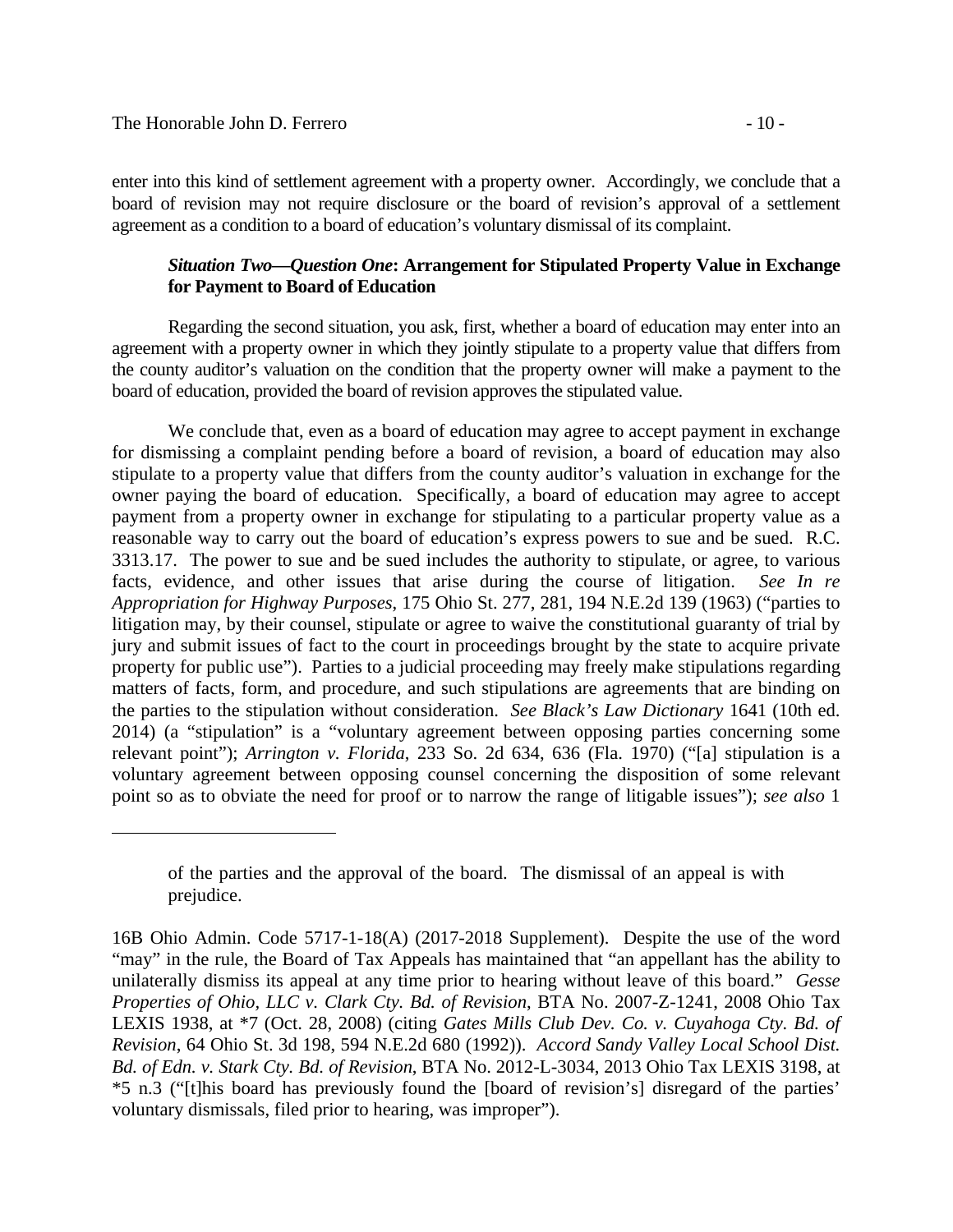$-11-$ 

Restatement 2d of Contracts, Section 94, Comment *a* (1981) ("[s]tipulations with respect to matters of form and procedure serve the convenience of the parties to litigation and often serve to simplify and expedite the proceeding. In some cases they are supported by the policy of favoring compromise in order to reduce the volume of litigation. Hence they are favored by the courts and enforced without regard to consideration"). *Compare*, *e.g.*, *Thompson v. Thompson*, 196 Ohio App. 3d 764, 2011-Ohio-6286, 965 N.E.2d 377, at ¶ 69 (Franklin County) ("[parties] may not stipulate to what the law requires. Consequently, stipulations to a question of law do not bind courts"). Stipulations are common tools that litigating parties employ in carrying out their powers to sue and be sued. Thus, it follows that a property owner and board of education may stipulate to the value of the owner's property in exchange for payment to the board of education.<sup>9</sup>

It should be noted that a board of education has no authority by itself to change the valuation of a parcel of real property from the county auditor's initial valuation, even with a stipulation of value from the property owner. Authority to determine the valuation of a parcel of real property for taxation purposes rests, in the first instance, with the county auditor. R.C. 5713.01; R.C. 5713.03. A county auditor assesses real property in accordance with the Revised

 revision challenging the valuation of a parcel of real property. R.C. 5715.19(A), (B). These two R.C. 3313.36(A) (emphasis added). For example, a board of education has the power under R.C. 3313.36(A) to accept buildings from the federal government by rent-free loan on the condition that the board maintain the buildings during the period of the loan. 1961 Op. Att'y Gen. No. 2658, p. 679, at p. 680; see also 1962 Op. Att'y Gen. No. 3246, p. 686 (syllabus) (a board of education may, pursuant to R.C. 3313.17 and R.C. 3313.36, accept a donation of a sum of money whose use is restricted to the purchase of equipment for interscholastic athletic programs conducted by the board). Second, as discussed above, a board of education has the authority to file complaints with a county board of express powers, taken together, authorize a board of education to accept payment in exchange for stipulating to a property value that is different from the county auditor's initial valuation. Accordingly, even if a board of education's power to sue and be sued does not extend so far as to encompass accepting payment for stipulating to a particular property value, a board of education is authorized to accept such payment under its express powers to receive conditional gifts and file a complaint with a county board of revision.

<sup>9</sup>  Moreover, a board of education enjoys other express powers that provide it the authority to accept such a payment. First, a board of education has the power to accept conditional gifts:

By the adoption of a resolution, a board of education *may accept* any bequest made to it by will or may accept *any gift* or endowment *upon the conditions and stipulations* contained in the will or *connected with the gift* or endowment. For the purpose of enabling the board to carry out the conditions and limitations upon which a bequest, gift, or endowment is made, it may make all rules required to fully carry them into effect. No such bequest, gift, or endowment shall be accepted by the board if the conditions remove any portion of the public schools from the control of the board.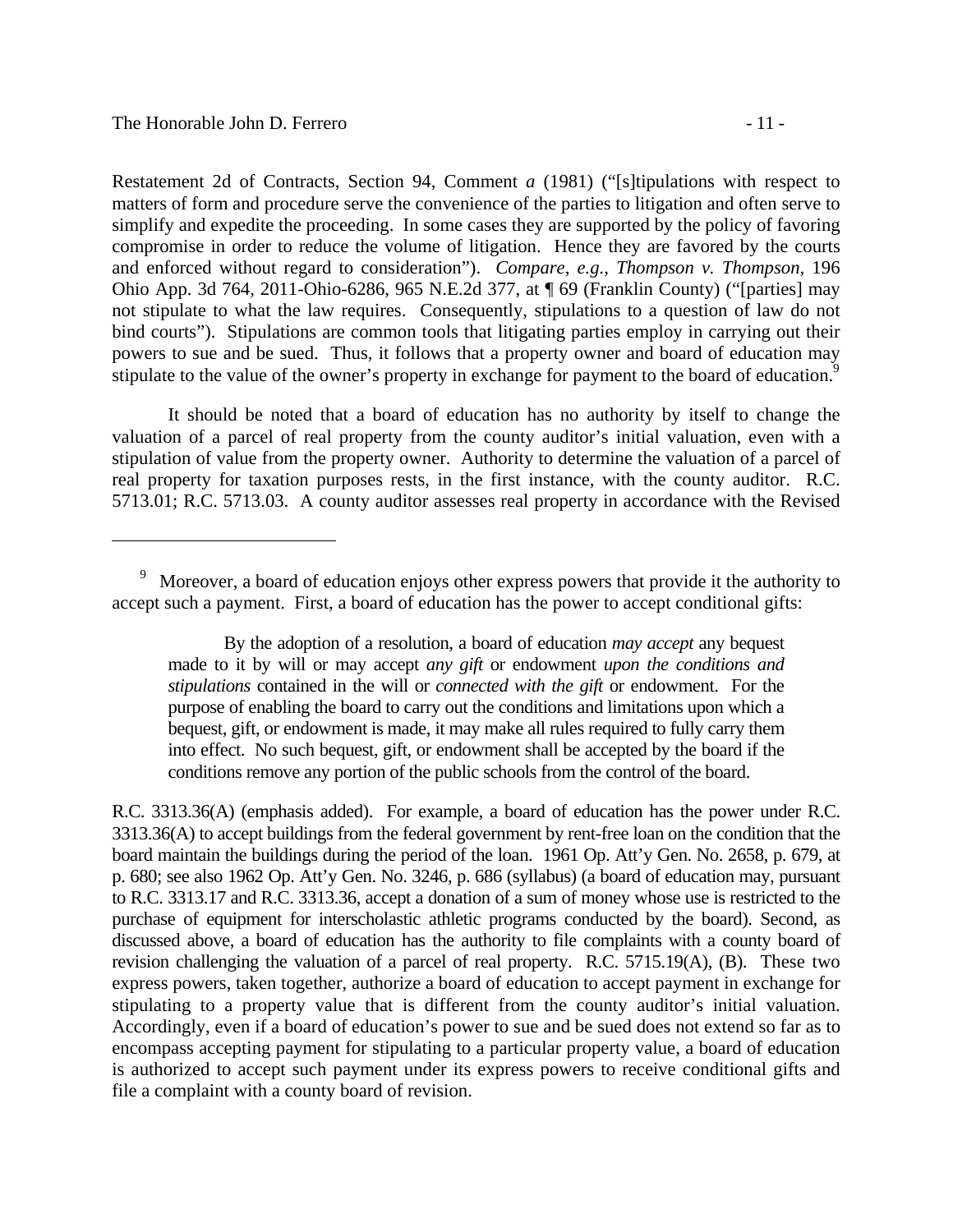Code and under rules promulgated by the Tax Commissioner. *See* R.C. 5715.01(A), (B); *see also* R.C. 5713.01(B). After the auditor has made the necessary valuations, a board of revision may, upon complaint, "revise assessments of real property for taxation." R.C. 5715.01(B). A board of revision "may increase or decrease any such valuation or correct any assessment complained of, or it may order a reassessment by the original assessing officer." R.C. 5715.11. On appeal, a reassessment of the county auditor's initial valuation may also be ordered by the Board of Tax Appeals, court of common pleas, court of appeals, or Ohio Supreme Court. *See*  R.C. 5703.02; R.C. 5717.01; R.C. 5717.03; R.C. 5717.04; R.C. 5717.05. A board of education, however, has no statutory authority to alter a county auditor's property valuation. Accordingly, although a board of education and property owner may jointly stipulate to a particular valuation of the owner's property in exchange for payment to the board of education, a county board of revision must approve of the stipulated valuation for the new valuation to go into effect. With that caveat, we answer this first question in the affirmative.

# *Second Situation—Question Two***: Disclosure of Payment Arrangement to Board of Revision and Board of Revision's Authority to Consider Payment Arrangement in Approving or Rejecting Stipulation**

Your second question under the second situation asks whether a county board of revision may require disclosure of any payment arrangement between a property owner and board of education for a stipulated valuation, prior to the board of revision approving or rejecting the stipulated value. Implied by your question is whether a board of revision may consider the payment arrangement between a property owner and board of education when deciding whether to approve or reject the parties' stipulated value.

As stated above, a county board of revision is a creature of statute and has only those powers expressly granted to it by law, or necessarily implied thereby. *Cincinnati School Dist. Bd. of Edn. v. Hamilton Cty. Bd. of Revision*, 87 Ohio St. 3d 363, 367, 721 N.E.2d 40 (2000); 1990 Op. Att'y Gen. No. 90-028, at 2-107. "The county board of revision shall be governed by the laws concerning the valuation of real property and shall make no change of any valuation except in accordance with such laws." R.C. 5715.10. "[W]hatever changes in valuations the board of revision desires to make, it must make in accordance with the laws governing the valuation of real property, and subject to the laws regulating and restricting the limit of valuation." *State ex rel. Atty. Gen. v. Morris*, 63 Ohio St. 496, 512, 59 N.E. 226 (1900).

 and assessing real property as adopted, prescribed, and promulgated by the tax commissioner." *See*  The Ohio Revised Code and Administrative Code govern the manner in which real property is valued. Each county auditor determines the true and taxable value of a parcel of land "from the best sources of information available ... and in accordance with the uniform rules and methods of valuing R.C. 5713.03. In turn, the Tax Commissioner directs and supervises the valuation of all real property. R.C. 5715.01(A). The Tax Commissioner is directed to "adopt, prescribe, and promulgate rules for the determination of true value and taxable value of real property by uniform rule for such values," which rules "shall prescribe methods of determining the true value and taxable value of real property." R.C. 5715.01(A), (A)(1).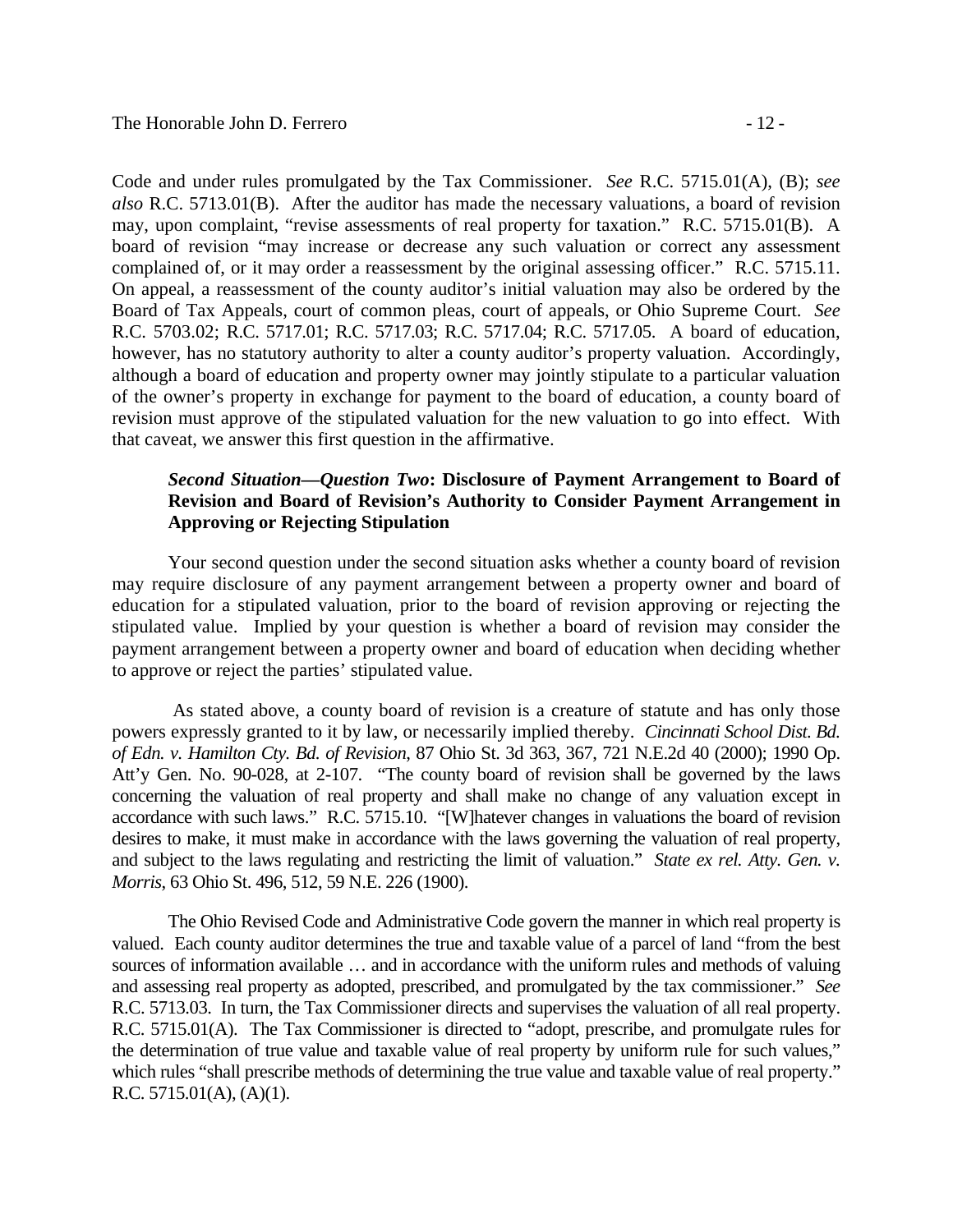regulations."10 *See* 16B Ohio Admin. Code 5703-25-11(A) (2017-2018 Supplement). To determine *Licking Cty. Bd. of Revision, 61 Ohio St. 3d 604, 605, 575 N.E.2d 842* (1991).<sup>11</sup> According to the rules promulgated by the Tax Commissioner, it is the duty of the county auditor to value and appraise each parcel of land and improvements to the land such that "when the two separate values for land and improvements are added together, the resulting value indicates the true value in money of the entire property." 16B Ohio Admin. Code 5703-25-07(B). In determining the true value of a parcel of land, factors to be considered include "not only the present use of the land but also its highest and best probable legal use consistent with existing zoning and building the highest and best probable legal use of the land, the following factors should be considered: the present improvements to the land, the demand and supply of land, the demand and supply of land for such use, financing method, the length of time until developed and the cost of development. *Id.* The Tax Commissioner has also provided a list of other factors, tending to influence the market value of land, which should be considered in valuing and appraising parcels of land, including "size, shape, topography, soil and subsoil, drainage, utility connections, street or road, land pattern, neighborhood type and trend, amenities, zoning, restrictions, easements, hazards, etc." 16B Ohio Admin. Code 5703-25-11(B) (2017-2018 Supplement). Among the factors that may be properly considered for purposes of real property valuation, the courts have consistently noted that "the best evidence of true value for real estate taxation purposes is a recent sale in an arm's-length transaction between a willing seller and a willing buyer." *Amerimar Canton Office, LLC v. Stark Cty. Bd. of Revision*, 5th Dist. No. 2014CA00162, 2015-Ohio-2290, 2015 Ohio App. LEXIS 2198, at ¶ 20; *see also Zazworsky v.* 

Other factors shall be used and considered in estimating the true value of each parcel of real property and its improvements, "in conjunction with the actual viewing of the property by the appraiser." *See* 16B Ohio Admin. Code 5703-25-09. These factors are limited to physical and

Land devoted exclusively to agricultural use is valued in accordance with the land's current use, rather than its highest and best probable legal use. *See* R.C. 5713.03; R.C. 5713.31; R.C. 5715.01(A); *see also* R.C. 5713.30 (defining "land devoted exclusively to agricultural use"). Nevertheless, a county auditor is required to determine the true value of land devoted exclusively to agricultural use in accordance with rules promulgated by the Tax Commissioner, including the consideration of factors listed in 16B Ohio Admin. Code 5703-25-09(C). *See* 1977 Op. Att'y Gen. No. 77-020, at 2-70 (county auditor shall consider agricultural land factors listed under prior analogous rule 5705-3-05(C) in determining the agricultural land's true value).

 $11$  In determining the true value of land, a county auditor may consider any or all of three recognized approaches to value: the market data approach, the income approach, or the cost approach. *See* 16B Ohio Admin. Code 5703-25-07(D); *see also* 16B Ohio Admin. Code 5703 25-05 (defining each approach). Land may also be valued by four principal methods: the market data method (comparative process), the allocation method, the land residual method, or the development method. *See* 16B Ohio Admin. Code 5703-25-11(C) (describing each method). Except in unusual circumstances, the market data method should be used. 16B Ohio Admin. Code  $5703-25-11(C)(1)$ .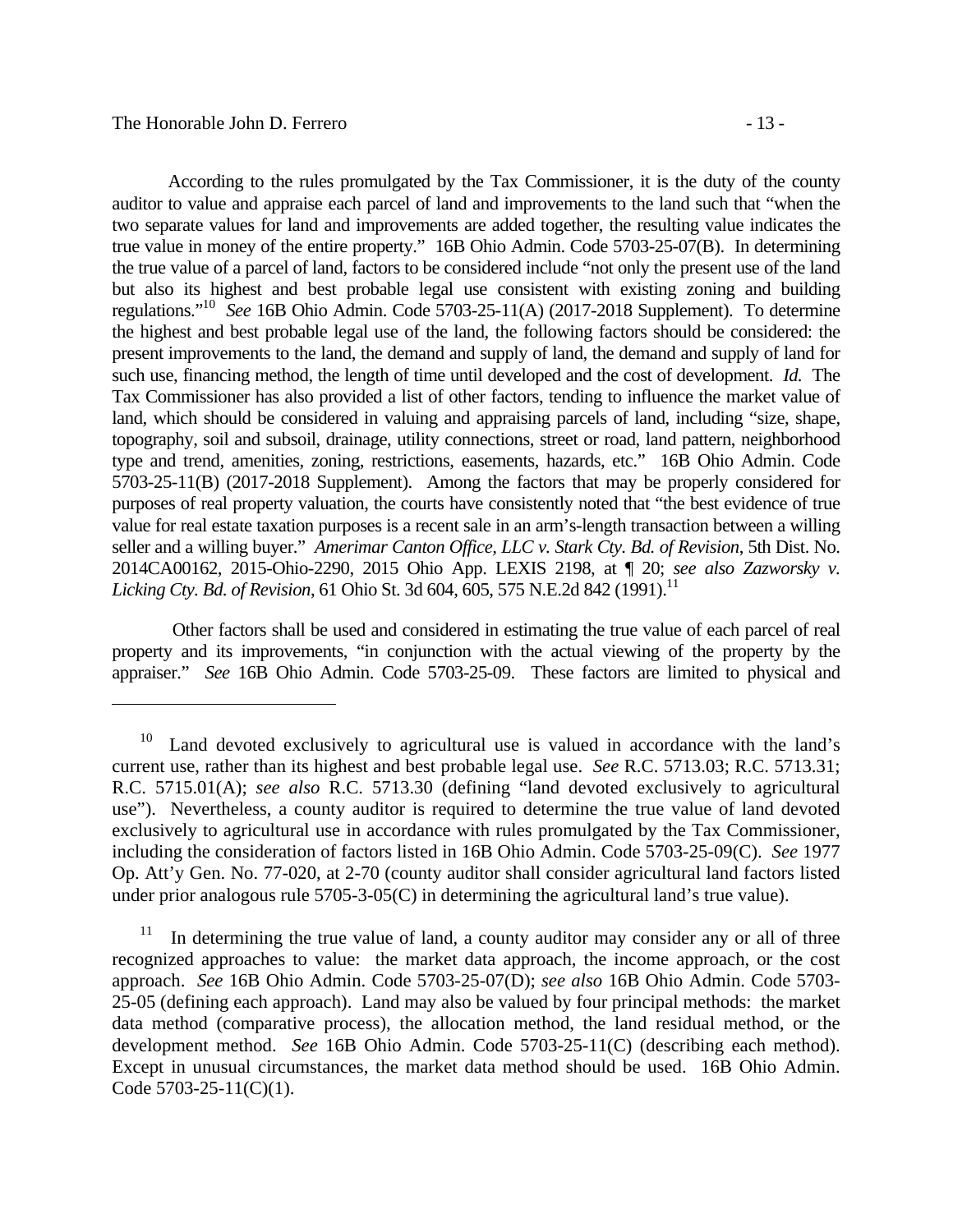geographic characteristics of a parcel of land, including number of acres, lot or tract frontage and depth, sidewalk, shape of lot or tract, neighborhood trend (improving, static, declining, or blighted), corner influence, alley influence, and land use. *See id.* In estimating the true value of each parcel of real property and its improvements, building construction features may also be considered. These building construction features include the type of building construction, grade, age, condition, foundation, basement area, roofing, air conditioning, plumbing, porches and additions, and fireplace. *See* 16B Ohio Admin. Code 5703-25-09(D). *Compare* 16B Ohio Admin. Code 5703-25-09(F)(5) ("[t]he county auditor is authorized to use any additional information for property or appraisal records when the auditor deems it necessary. In the event the auditor uses other approaches of estimating true value than the cost approach, the auditor's reasonings and calculations should show on the appraisal record"). The factors that may be considered in estimating the true value of each parcel of real property, therefore, are bound by physical and geographic characteristics, as well as the physical characteristics of the buildings on the property.

A county board of revision may not change a valuation of property except in accordance with Ohio statutes and regulations. *See* R.C. 5715.10. In evaluating a county auditor's initial valuation of a parcel of real property, a board of revision shall use the same factors that a county auditor considers when the auditor makes the initial valuation. *See* R.C. 5715.01(A), (B); R.C. 5715.10. An agreement between a property owner and board of education for a payment to the board of education in exchange for the board of education agreeing to a particular property value is not among the factors enumerated under Ohio law that may be considered in determining real property valuation. Nor does such an agreement amount to an "arm's length transaction between a willing seller and willing buyer" because the payment that the property owner gives to the board of education is not for the sale of real property, as contemplated by Ohio law. *See* R.C. 5713.03. Accordingly, in deciding whether to approve or reject a stipulated valuation, a county board of revision may not require the disclosure of any payment between a property owner and board of education, nor may it consider the payment as part of its decision to approve or reject the stipulated valuation.

### **Conclusions**

Based on the foregoing, it is my opinion, and you are hereby advised as follows:

- $1.$ A local school district board of education may enter into a settlement agreement with a property owner for payment to the board of education in exchange for the board of education dismissing its complaint or countercomplaint pending before a county board of revision.
- 2. A county board of revision may not require the disclosure of a settlement agreement entered into by a local school district board of education and property owner for payment to the board of education in exchange for the board of education dismissing its complaint or counter-complaint before a county board of revision as a condition to the dismissal of the board of education's complaint. Nor is a board of revision empowered to require its